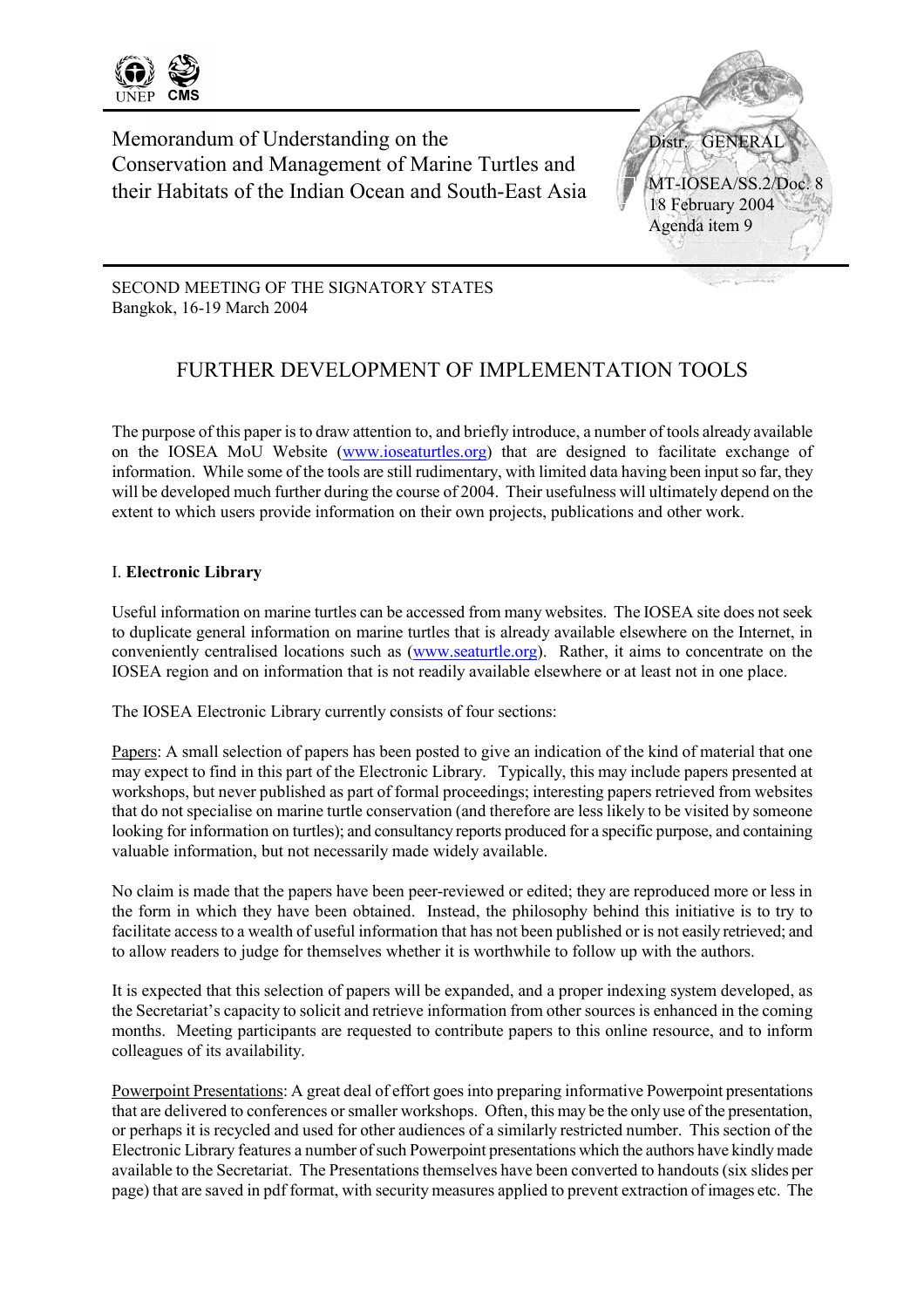idea is to enable viewers to have an overview of what was presented and to contact the author if more information is required.

Again, the aim of this tool is to provide access to very current information that rarely sees the light of day, at least not in published material. It is hoped that more people will contribute their presentations, motivated by the potential of reaching much larger audiences. Some enhancements will be made to the interface and, hopefully, it will be possible to find a method to reduce the file sizes to make them quicker to download. (It now takes a few minutes to download a presentation of around 2 MB.)

Posters: This section of the Electronic Library has yet to be populated, but the rationale behind it is similar to that described above for Powerpoint presentations. Poster board presentations at conferences have a very limited readership and "lifespan", but with today's digital photography, it is relatively easy to capture the content of such posters and make them available to vast numbers of people who have not been able to participate in the conference. Those who are interested in finding out more details of the poster will have the option of contacting the author directly.

Photo Gallery: Given the number of people working with marine turtles, it is perhaps surprising that there are not better collections of quality images of marine turtles available on the Internet. Such photo galleries do exist (for example, on www.seaturtle.org), but many of the images they contain are not of a good quality or they are not freely available for unrestricted use. This is understandable, of course; nevertheless, there must be countless numbers of very good photographs in private collections that amateur photographers would be willing to share for no more than a photo credit.

As the www.seaturtle.org image gallery is already well-organised and may be seen as a central repository for such material, there is no intention of developing a gallery of similar sophistication on the IOSEA website. Rather, it would be a place for people to share digital photographs from around the IOSEA region; seeking as far as possible to display only material of a good quality and that which can be used freely for non-commercial purposes.

#### II. **Projects database**

The IOSEA Marine Turtle MoU Projects Database is meant to provide information on marine turtle conservation projects -- large and small -- throughout the Indian Ocean and South-East Asia. The term "project" is used loosely, and is meant to include the activities or specialised programmes of nongovernmental organisations (or the NGOs themselves, if their work is focused primarily on marine turtle conservation), government agencies, international initiatives sponsored by multilateral donors etc. While the IOSEA region is the primary focus of the database, entries from the Pacific region will also be included, as they arise.

The online facility has two components: an Editor allows the user to submit information on a particular project. The information is then transmitted to the IOSEA MoU Secretariat for follow-up with the author and any necessary editing, in order to assure consistency. A Viewer enables the user to examine all of the projects in the database. Initially, the viewing function is limited to a basic display of the details of each project, one-by-one. A more efficient interface and query function will be offered in the next phase of the development.

Only a few non-governmental organisations have so far taken advantage of the opportunity to list their projects. As of April 2004, the Secretariat expects to have the capacity to enter information on more projects of which it is aware, and to contact organisations more pro-actively to solicit their contributions.

The ultimate goal is to populate the database with details of virtually every marine turtle conservation project in the Indian Ocean - South-East Asia region (and beyond). This should appeal also to large organisations that may be supporting or running many projects on marine turtles in the region, but without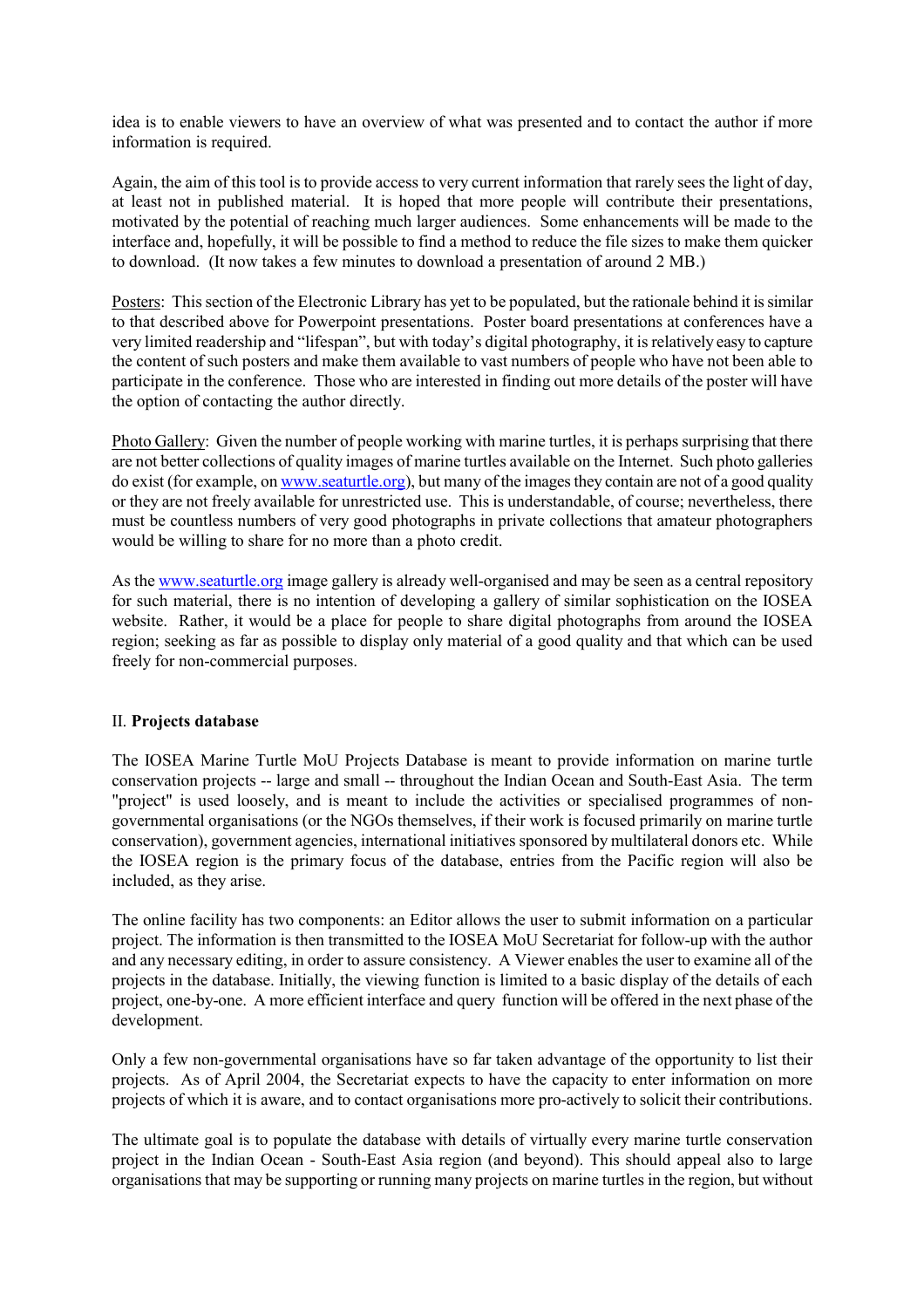a central place to keep track of them all. The completeness and accuracy of the database will depend, of course, on those who are running the projects.

## III. **IOSEA Marine Turtle Mapping Interactive System (IMapS)**

A unique interactive mapping system developed for the IOSEA Marine Turtle MoU was launched in mid-February 2004, accessible via the URL: www.ioseaturtles.org/mapping. The system gives an unprecedented overview of decades of data on marine turtle nesting and migration, vital for informed decision-making on issues affecting the conservation and management of marine turtles in the Indian Ocean – South-East Asian region.

The Marine Turtle IMapS enables users to query data on turtle nesting sites and numbers, along with other vital information such as the location of seagrass beds, coral reefs and protected areas. The system is fully integrated with the IOSEA MoU Website, which provides additional information on projects being undertaken around the region.

The initiative is the result of a fruitful collaboration between the United Nations Environment Programme's World Conservation Monitoring Centre (UNEP-WCMC), the Convention on Migratory Species (CMS), and Dr. Colin Limpus (Australia), who has provided data collected from 30 years of research.

Scientists and conservationists working on marine turtles will be able to input their data to the system and draw regional and global analyses, while retaining ownership and credit for their own work. While the Marine Turtle IMapS has the distinction of having a "headstart" of decades of data collected from around the region, it will be important to maintain and improve the accuracy of the database by gathering current information from researchers in all countries. The website directs interested partners to register to become a contributor to Marine Turtle IMapS and to provide data by writing to  $\frac{\text{species}}{\text{Qunep-weme.org}}$ .

The meeting is invited to discuss how best to encourage this collaboration and facilitate the integration of other existing datasets. Signatory States will be invited to endorse the Marine Turtle IMapS as a common repository for data generated on marine turtles in their countries, and to request that relevant agencies be contacted with a view to providing current information.

#### IV. **Profile of the Month**

Each month, a project or site of importance for marine turtles is given a prominent place on the IOSEA website, normally as a descriptive text embellished with photographs. The Profile remains on the homepage for one month, before is it shifted to an archive, where it remains available for viewing. The Profile of the Month is meant to draw attention to projects of all sizes that might not otherwise be widely known to the public or even to other conservation organisations. This may be especially useful for NGO's or government agencies that wish to publicize their activities, but which may not have a popular website that people can easily locate. Contributions from around the region – from NGOs and government agencies on all levels – would be much appreciated.